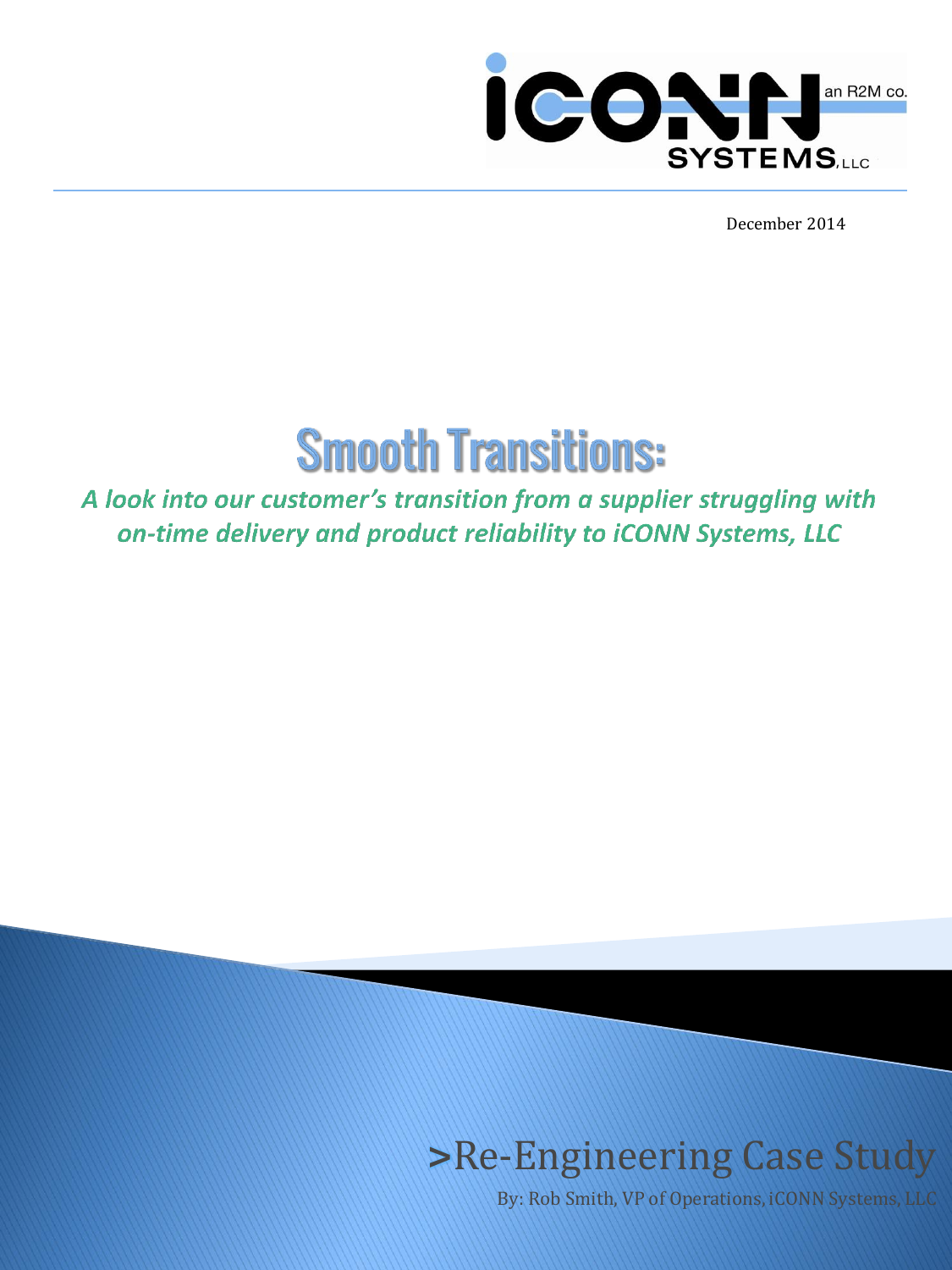#### **Background**

This case study takes a look at an OEM (Original Equipment Manufacturer) of police radar equipment. The radar equipment can be mounted in or outside of the vehicle, therefore it can be exposed to harsh environments such as extreme weather conditions and exposure to all elements found on the road.

### The Customer's Challenge

iCONN Systems was engaged by this customer due to their existing supplier's cost, quality, service and delivery issues. They were looking for a supplier with the ability to reduce lead-times, improve price and quality, offer inventory stocking programs and better overall custom service.

Since the customer currently had existing product in the field, they needed a product that was reverse-compatible and intermateable with their existing cable assemblies to facilitate implementation.

### The Approach

iCONN Systems capitalized on our vast knowledge and years of experience. We utilized our Six Step Custom Engineered Solutions Process to re-engineer the existing product addressing every quality / warranty, assembly, pricing and stocking issue the customer was experiencing. We were able to perform this function very timely and efficiently.



"High Quality, On-Time Delivery, & Continuous Improvement"

iCONN Systems, LLC 1110 N. Garfield St. Lombard, IL 60148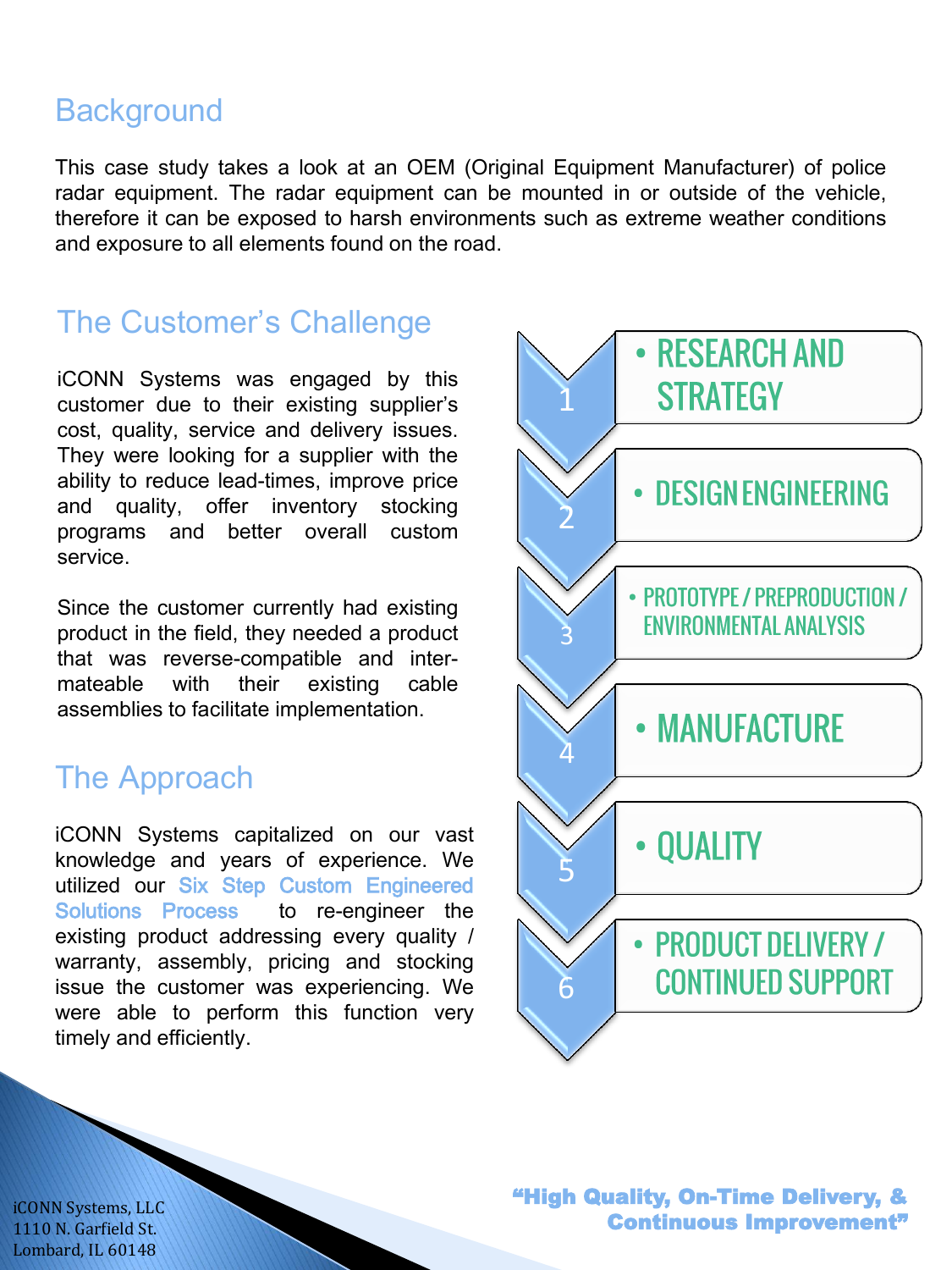## The Strategy

iCONN Systems began our Six Step Custom Engineered Solutions Process by addressing our customer's key issues and offering advances solutions:

| <b>Customer's Problem</b>                                                                               | <b>iCONN System's Solution</b>                                                                                                        |  |
|---------------------------------------------------------------------------------------------------------|---------------------------------------------------------------------------------------------------------------------------------------|--|
| The contact mating was a<br>problem due to deformation<br>of the socket contact.                        | We added a feature to assist and guide the pin contact into<br>the socket contact.                                                    |  |
| There was difficultly aligning                                                                          | We placed an indicator on the mating parts to visually                                                                                |  |
| the keyway when mating.                                                                                 | align.                                                                                                                                |  |
| The cable was pulling out of<br>the over-mold and failing due<br>to water ingress.                      | We re-engineered the over-mold design and changed<br>materials to eliminate the cables pulling out.                                   |  |
| <b>Water ingress was present in</b>                                                                     | We developed a new contact and core design to create a                                                                                |  |
| the receptacles.                                                                                        | water tight press fit.                                                                                                                |  |
| The installer had difficulty                                                                            | We changed the color of the o-rings from black to blue,                                                                               |  |
| identifying the presence of an                                                                          | allowing the installer to easily identify the o-ring was                                                                              |  |
| o-ring to ensure an IP67 seal.                                                                          | present when mating.                                                                                                                  |  |
| The connector was pulling out                                                                           | We re-engineered the connector to create a mechanical                                                                                 |  |
| of the over-mold.                                                                                       | bond between the over-mold and the connector.                                                                                         |  |
| <b>The Receptacles were not</b><br>maintaining their seal after<br>exposure to heat and/or<br>humidity. | We used an advanced resin compared to their current<br>method and changed the panel nut threads and thickness<br>to tighten the seal. |  |

iCONN Systems, LLC 1110 N. Garfield St. Lombard, IL 60148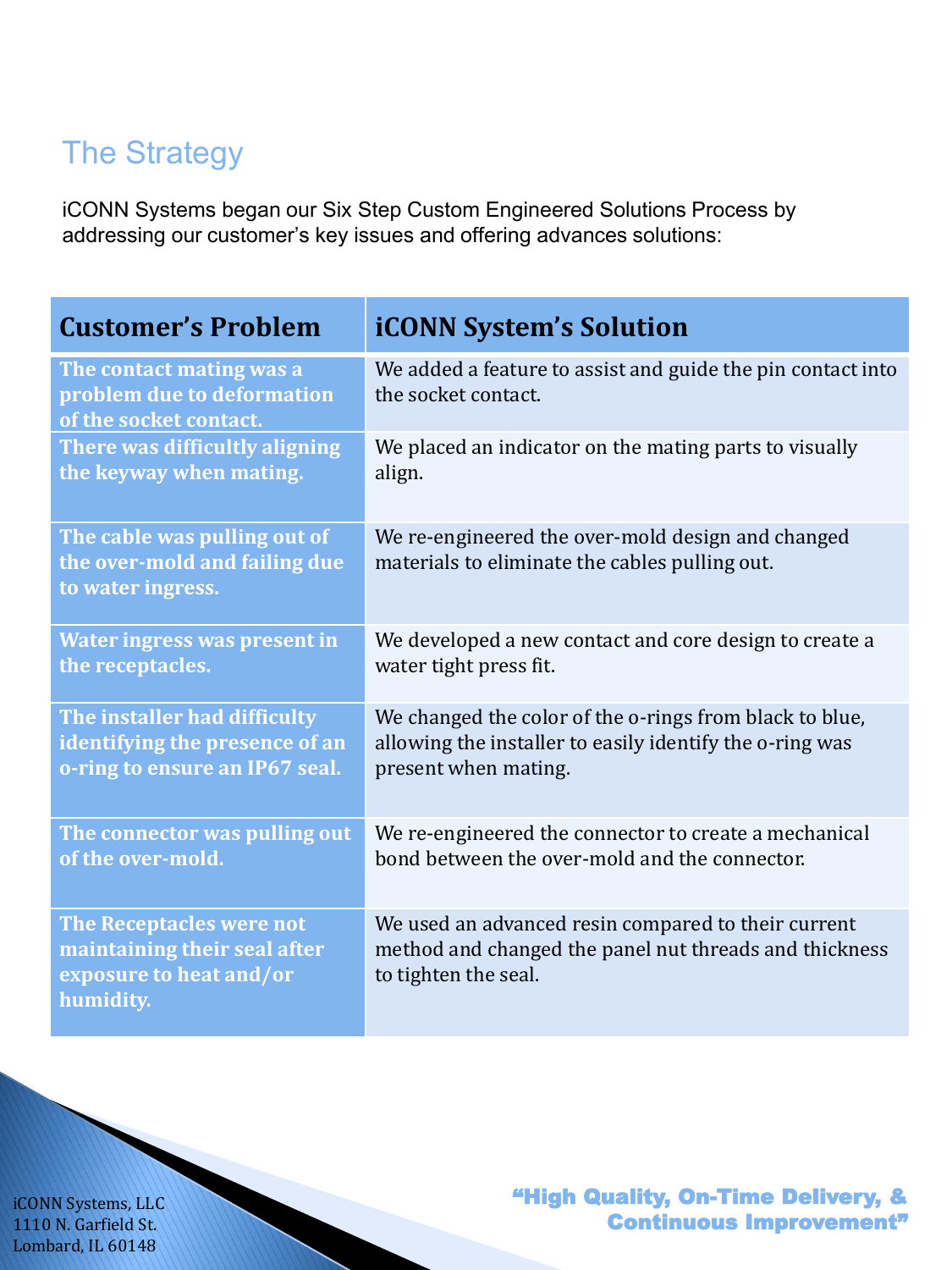In addition to re-engineering to alleviate our customer's quality issues, we were able to go above and beyond expectations by offering enhanced design options, improved pricing, an inventory stocking program and better delivery options than they were receiving with their supplier.

# **Additional Design Features Attained Through Re-Engineering.**

| <b>Enhanced Design</b><br><b>Features:</b> | $\bigcirc$ | We re-engineered the coupling nuts to make it easier<br>to fully engage the coupling ring.                                                                                                                    |
|--------------------------------------------|------------|---------------------------------------------------------------------------------------------------------------------------------------------------------------------------------------------------------------|
|                                            | $\bigcirc$ | We specified a lower cost cable construction that was<br>more flexible and easier to install.                                                                                                                 |
| <b>Pricing:</b>                            | $\bigcirc$ | Through our re-engineering efforts we were able to<br>significantly reduce all pricing while enhancing<br>service, quality, delivery and all warranty issues.                                                 |
| <b>Inventory:</b>                          | $\circ$    | We developed a customized Kanban program to stock<br>assemblies at our facility for same day shipment<br>availability. This program factored in appropriate<br>quantity to mitigate risk of excess inventory. |

### **Conclusion**

Not only was iCONN Systems able to create a design that was reverse-compatible and inter-mateable, but we were able to utilize our customer's current inventory to eliminate any E & O inventory from the changeover. iCONN also worked closely with our customer's purchasing and engineering departments on collecting all the requested information and testing to ensure a smooth transition to iCONN's advanced product.

Months after iCONN System's product was being used, during a site visit with our customer, their employee responsible for warranty claims approached us to shake hands and thank iCONN Systems for making his job easier.